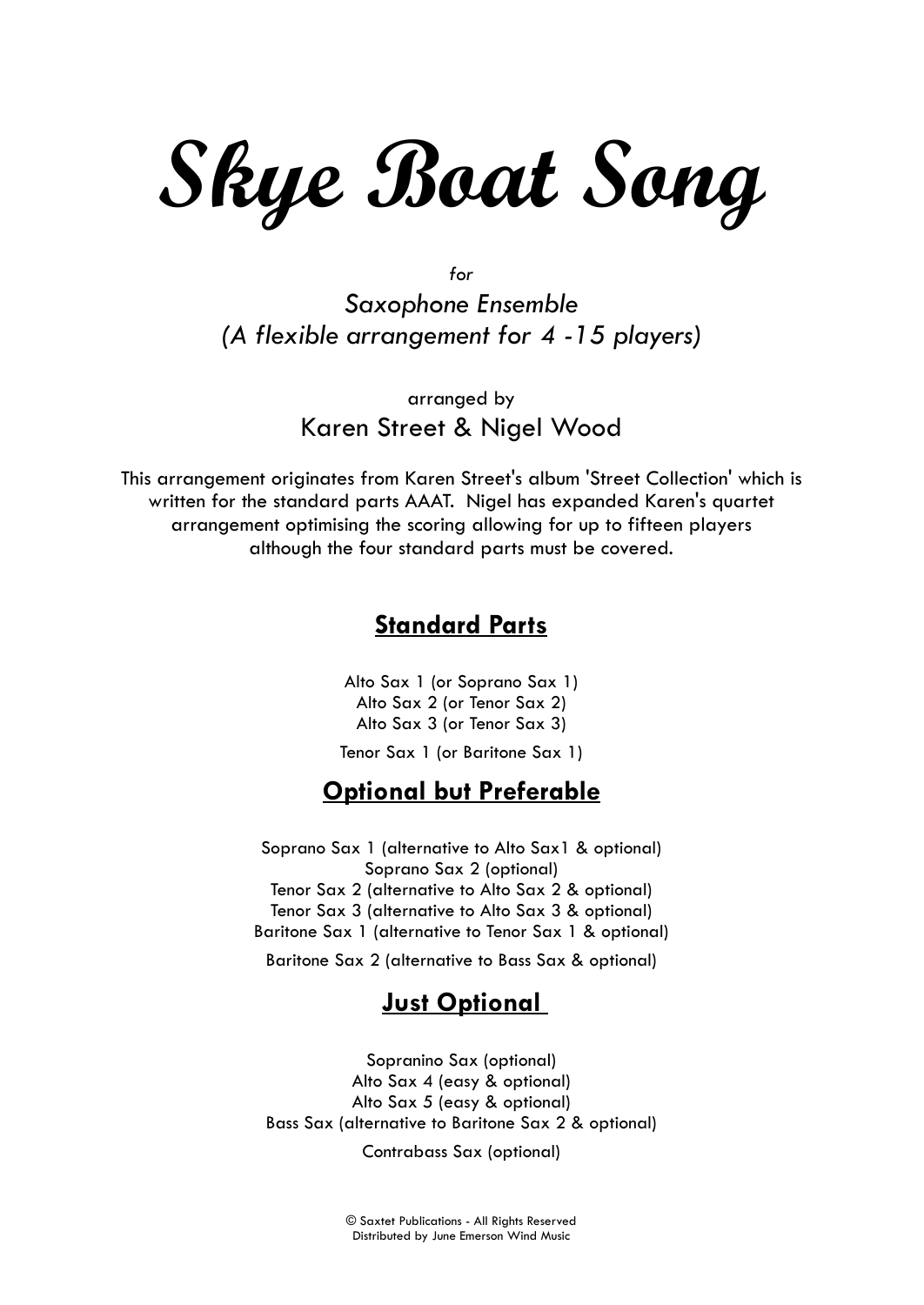SAMPLE ONLY

*arranged for Saxophone Ensemble*

*The Skye Boat Song commemorates the escape of Bonnie Prince Charlie, who with the gid of Elega McDonald want from Lingt to Sing in a gunall used degreed* as a maid